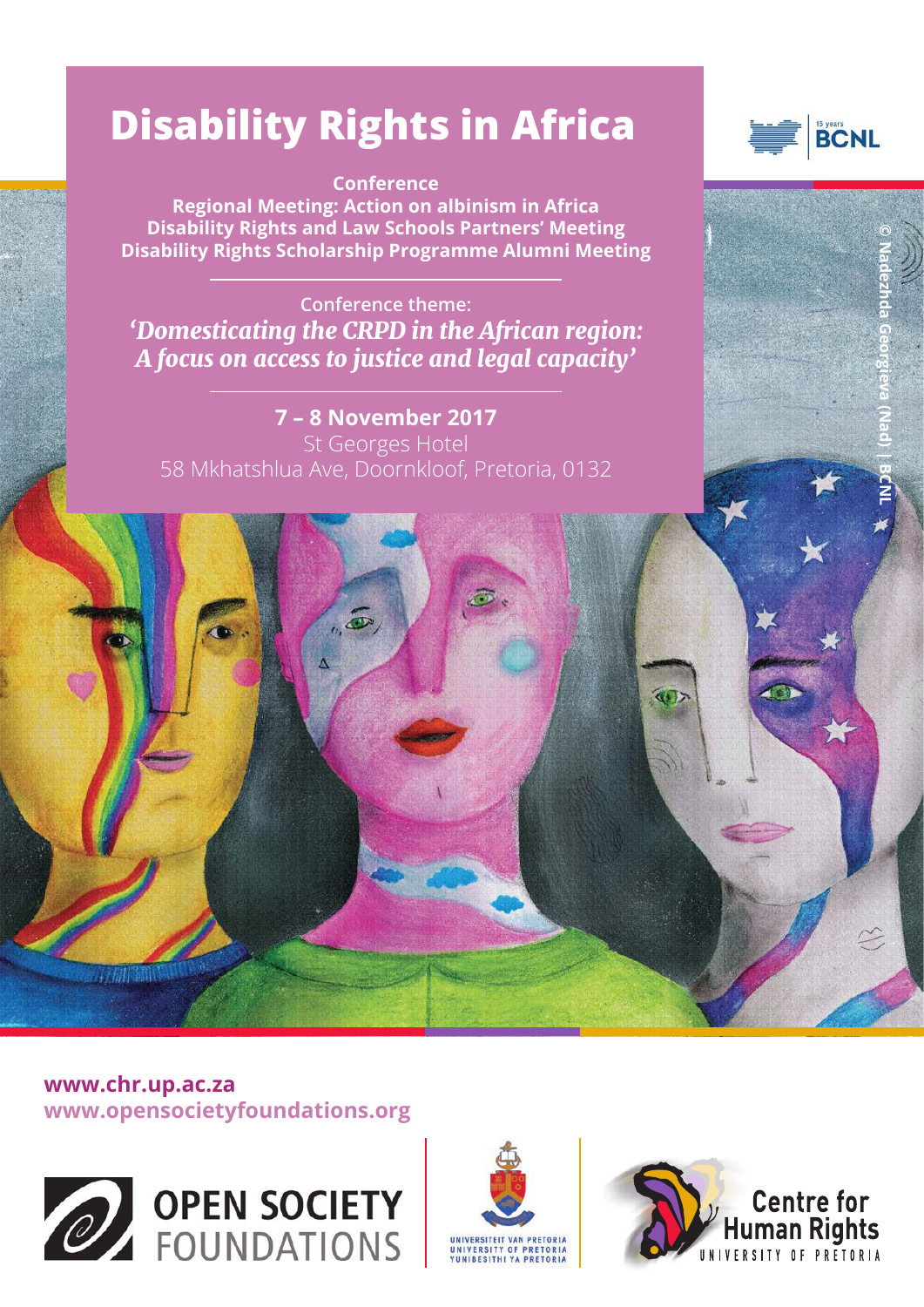# **SUMMARY PROGRAMME**

# **MONDAY 6 NOVEMBER 2017**

*Regional Meeting* 

| $09:00 - 17:45$ | Regional Meeting: Action on Albinism in Africa:<br>Time for implementation (closed meeting) |
|-----------------|---------------------------------------------------------------------------------------------|
| 18:00           | Evening Reception                                                                           |

# **TUESDAY 7 NOVEMBER 2017**

*Annual African Disability Rights Conference Day 1* 

| $08:00 - 17:30$ | Annual African Disability Rights Conference Day 1                                    |
|-----------------|--------------------------------------------------------------------------------------|
| 18:30           | I Decide=I Am Exhibition cocktail &<br>5th African Disability Rights Yearbook Launch |

# **WEDNESDAY 8 NOVEMBER 2017**

*Annual African Disability Rights Conference Day 2*

| $09:00 - 15:30$ | Annual African Disability Rights Conference Day 2 |  |
|-----------------|---------------------------------------------------|--|
|-----------------|---------------------------------------------------|--|

# **THURSDAY 9 NOVEMBER 2017**

*Disability Rights Project Meetings*

| $08:30 - 16:30$ | Disability Rights and Law Schools Partners Meeting |  |
|-----------------|----------------------------------------------------|--|
|                 |                                                    |  |

09:00 - 13:00 Disability Rights Scholarship Programme Alumni Meeting

# **FRIDAY 10 NOVEMBER 2017**

*Disability Rights Project Meetings*

08:30 – 13:00 Disability Rights and Law Schools Partners Meeting

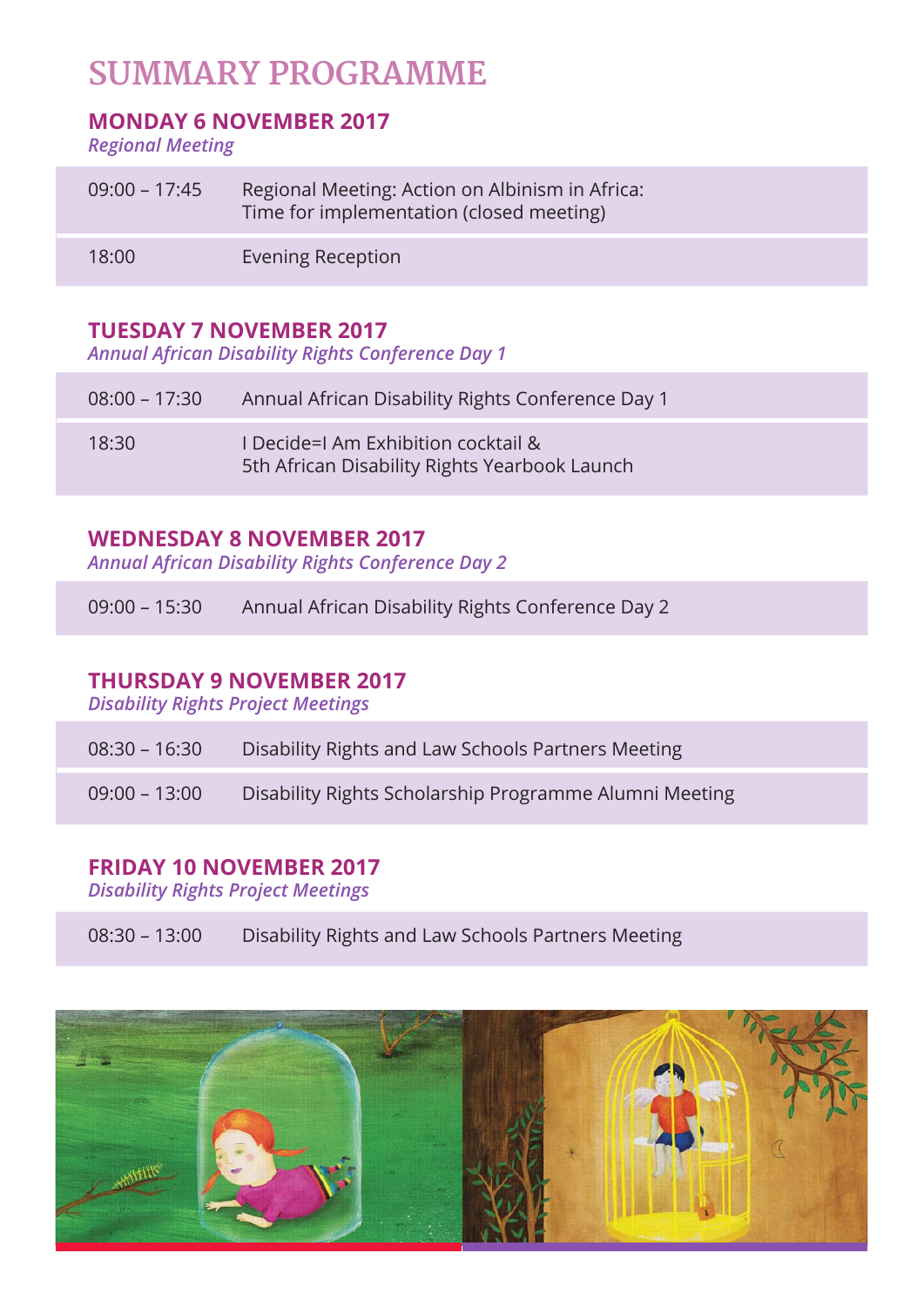# **DETAILED PROGRAMME**

# **MONDAY 6 NOVEMBER 2017**

*Regional Meeting*

| $09:00 - 17:45$ | Regional Meeting: Action on Albinism in Africa: Time for implementation"<br>Venue: Saint George Hall<br>(Hosted by the Independent Expert on enjoyment of human rights by persons<br>with albinism, Open Society Foundations and the Centre for Human Rights,<br>University of Pretoria)<br>Ikponwosa Ero<br>Independent Expert on the enjoyment of human rights by persons with albinism |
|-----------------|-------------------------------------------------------------------------------------------------------------------------------------------------------------------------------------------------------------------------------------------------------------------------------------------------------------------------------------------------------------------------------------------|
| 18:00           | Evening reception & networking for regional meeting participants<br>Venue: Olympius                                                                                                                                                                                                                                                                                                       |

# **TUESDAY 7 NOVEMBER 2017**

*Annual African Disability Rights Conference Day 1* 

| $07:30 - 8:40$  | Registration & Tea                                                                                                                                                                                                                                                                                                                                                              |
|-----------------|---------------------------------------------------------------------------------------------------------------------------------------------------------------------------------------------------------------------------------------------------------------------------------------------------------------------------------------------------------------------------------|
| $08:40 - 09:15$ | <b>WELCOME ADDRESS</b><br>Venue: Parthenon                                                                                                                                                                                                                                                                                                                                      |
|                 | Moderator: Innocentia Mgijima-Konopi<br>Centre for Human Rights, University of Pretoria                                                                                                                                                                                                                                                                                         |
|                 | <b>Prof Andre Boraine</b><br>Dean, Faculty of Law, University of Pretoria                                                                                                                                                                                                                                                                                                       |
|                 | <b>Prof Frans Viljoen</b><br>Director, Centre for Human Rights, University of Pretoria                                                                                                                                                                                                                                                                                          |
|                 | <b>Prof Charles Ngwena</b><br>Centre for Human Rights, University of Pretoria                                                                                                                                                                                                                                                                                                   |
| $09:15 - 09:25$ | <b>OPENING REMARKS</b><br>Justice Johann van der Westhuizen<br>Judge, Constitutional Court of South Africa (Retired)                                                                                                                                                                                                                                                            |
| $09:25 - 09:45$ | <b>KEYNOTE ADDRESS</b><br><b>Dr Samuel Kabue</b><br>Member, United Nations Committee on the Rights of Persons with Disabilities                                                                                                                                                                                                                                                 |
| $09:45 - 11:00$ | <b>PLENARY SESSION:</b><br><b>STRATEGIES FOR THE EFFECTIVE IMPLEMENTATION AND DOMESTICATION OF</b><br>THE RIGHT TO ACCESS TO JUSTICE AND THE RIGHT TO EQUAL RECOGNITION<br><b>BEFORE THE LAW OF THE CRPD</b><br><b>Moderator: Dianah Msipa</b><br><b>Disability Rights Consultant</b><br>Rapporteur: Edmond Kiplagat Gichuru<br>Disability Rights Scholarship Programme Alumnus |
|                 | Legal reform: Impact of advocacy and litigation on mental health rights in Uganda,<br>Kenya and Zambia<br><b>Boaz Muhumuza</b><br>Open Society Initiative of East Africa                                                                                                                                                                                                        |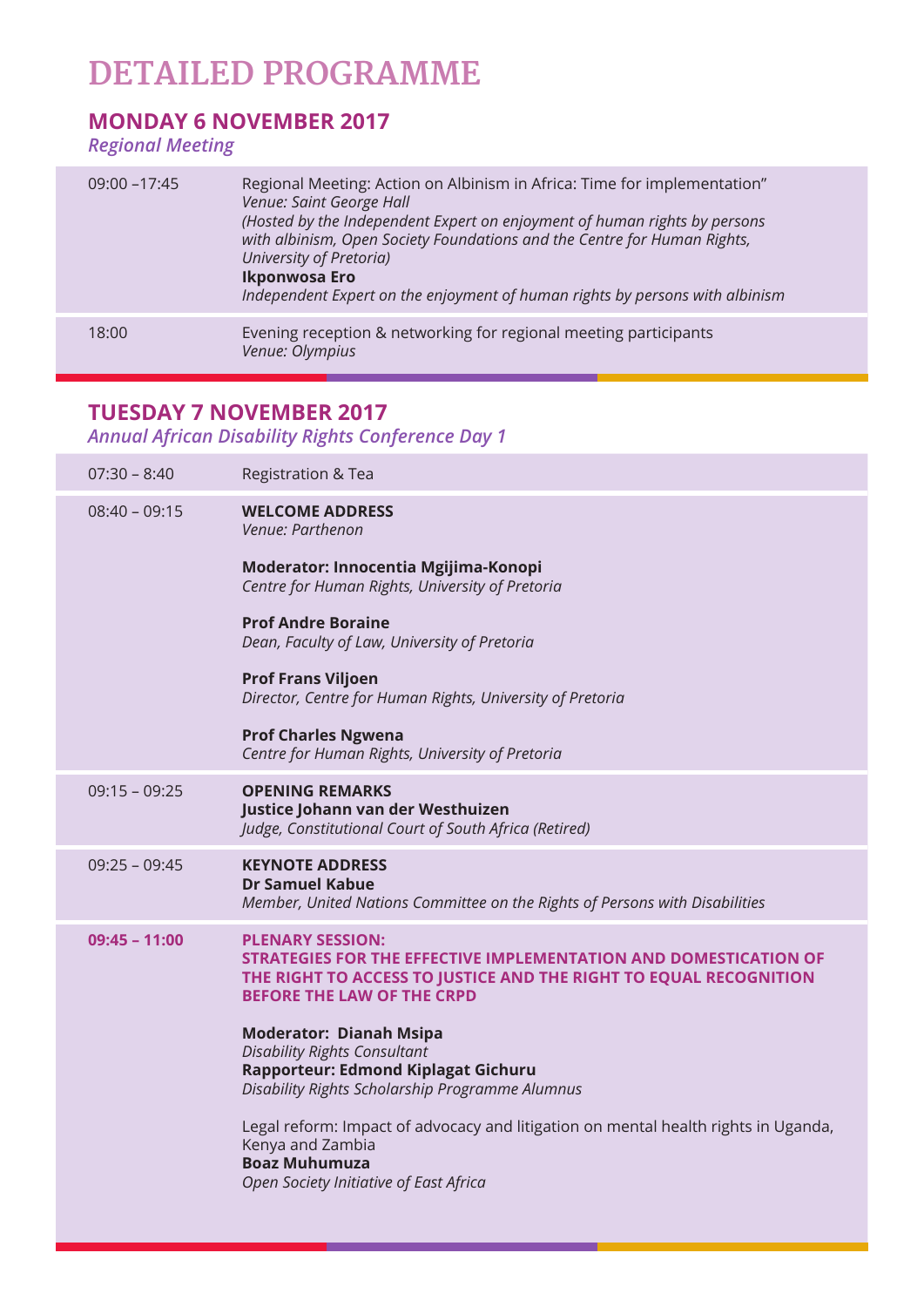Moving towards effective access to justice and legal capacity for persons with disabilities: The case study of Lesotho legal system **Nkhasi Sefuthi** *Lesotho National Federation of Organisations of the Disabled*

Advocacy and access to justice by persons with disabilities on an equal basis with others

### **Peter Morris Gasten Ngomwa**

*Community Based Rehabilitation African Network*

Civil Society reflections on strategies to hold government accountable for implementing its obligtions under the CRPD **Annie Robb** *Pan African Network of Users and Survivors of Psychiatry (PANUSP)*

**Discussion** 

**11:10 – 11:40 TEA** 

**11:40 – 13:00 CONFERENCE PARALLEL SESSIONS**

#### **SESSION 1A: COMMUNICATION ACCOMODATIONS IN THE IUSTICE SYSTEM** *Venue: Parthenon*

#### **Moderator: Dr Kerstin Tonsing**

*Centre for Augmentative and Alternative Communication, University of Pretoria* **Rapporteur: Simate Simate** *Disability Rights Scholarship Programme Alumnus*

Unequal access to justice: Access to courts for deaf persons **Odette Swift** *Deaf Education; Deaf Federation of South Africa*

Implementing article 13 of the Convention on the Rights of Persons with Disabilities in South Africa: Accommodations for people with communication disabilities

### **Dianah Msipa**

*Disability Rights Consultant* 

#### **Robyn White**

*Centre for Augmentative and Alternative Communication, University of Pretoria*

Information and communication: A mutual approach to exercise legal capacity and promote access to justice for persons with disabilities

**Victor Mukupa** *Disability Rights Scholarship Programme Alumnus*

#### **Discussion**

#### **13:00 – 14:00 LUNCH AND NETWORKING** *POSTER PRESENTATION*

*Please take a few minutes to visit the Poster Presentations. The presenters will be at their posters from 13:45 to 14:00*

**SESSION 1B: PROVISION OF SUPPORT TO EXERCISE LEGAL CAPACITY** *Venue: Acropolis 1*

**Moderator: William Aseka Oluchina** *Centre for Human Rights, University of Pretoria* **Rapporteur: Esther Akua Gyamfi** *Disability Rights Scholarship Programme Alumnus*

How to implement article 12 of the CRPD using peer support: the Kenyan experience **Michael Njenga** *Users and Survivors of Psychiatry in Kenya* **Elizabeth Ombati** *Users and Survivors of Psychiatry in Kenya*

Provision of support (formal and informal) to exercise legal capacity **Yilkal Hassabie Wudneh** *Debre Berhan University, Ethiopia*

Provision of support to exercise legal capacity to people with disabilities **Godlove Miho** *Mtwara-Mikindani Municipal council Zambia*

Discussion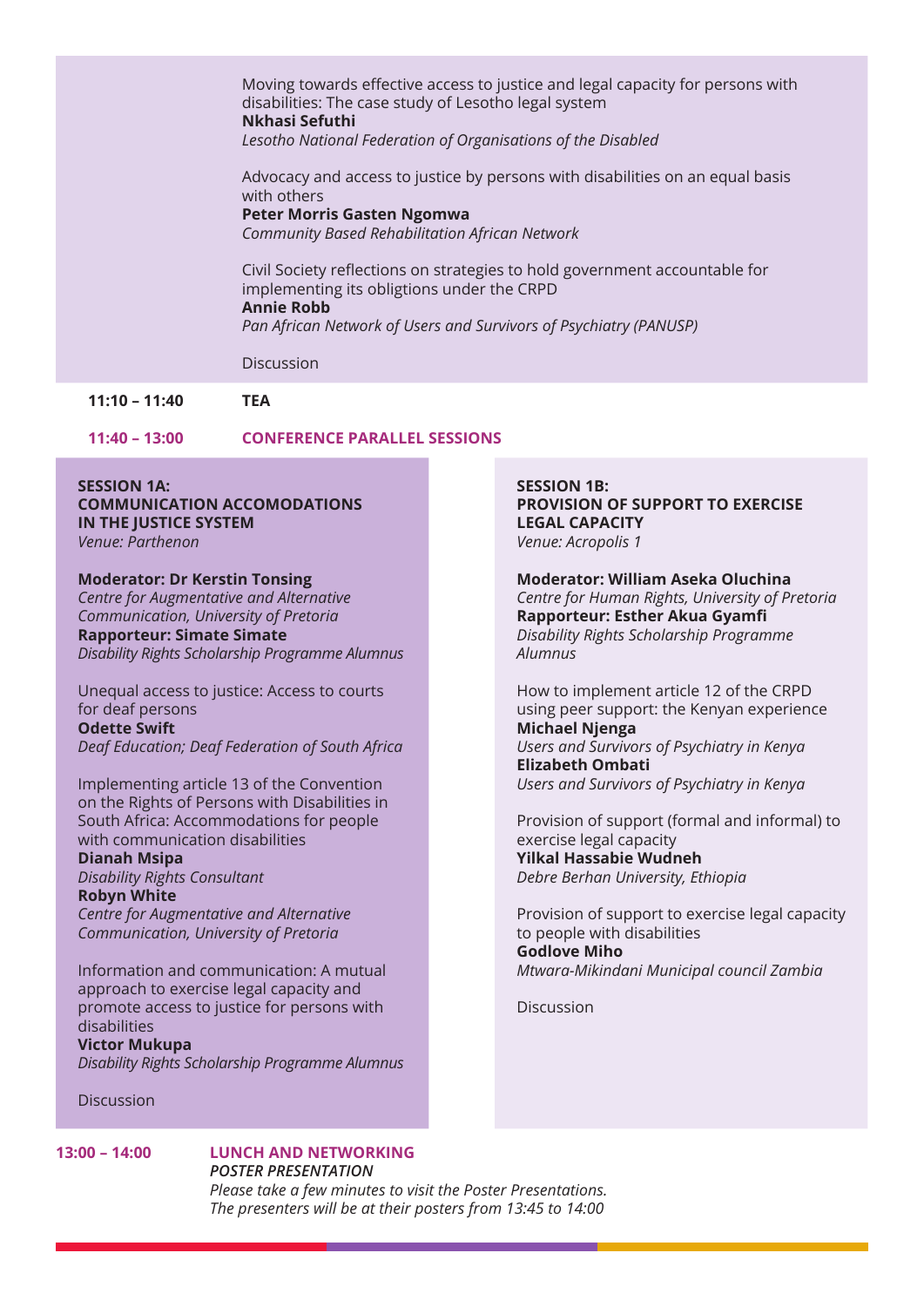# **SESSION 2A:**

**PERSONS WITH INTELLECTUAL AND PSY-CHOSOCIAL DISABILITIES AND THE CRIMI-NAL JUSTICE SYSTEM**

*Venue: Parthenon*

**Moderator: Patricia Mwanyisa** *Disability Rights Consultant* **Rapporteur: Bekithemba Mlauzi** *Disability Rights Scholarship Programme Alumnus*

Challenging disadvantage in Zambia: People with psychosocial and intellectual disabilities in the criminal justice system **Phillip Sabuni** *Paralegal Alliance Network (PAN)* 

Mental and legal capacity of parties with intellectual, psycho-social and communication disabilities in traditional courts in Kwazulu-Natal: Access to justice implications **Willene Holness** *University of KwaZulu-Natal*

**Dr Sarah Rule** *CREATE*

Unfitness to stand trial of persons with cognitive disabilities in Kenya: an analysis of case law from a human rights perspective.

**Lindah Lockwood** *Africa Mental Health Foundation* **Elizabeth Kamundia** *Centre for Human Rights, University of Pretoria*

Civil Society reflections of cases dealt with and interventions made **Fatma Wangare Haji**

*Kenya Association for the Intellectually Handicapped*

**SESSION 2B: LEGAL CAPACITY LAW REFORM** *Venue: Acropolis 1*

**Moderator: Patricia Odong** *Makerere University* **Rapporteur: Milika Sakala** *Disability Rights Scholarship Programme Alumnus*

Supported decision making in an African context – An examination of comparative and international models with a view to law reform in South Africa.

**Jacquie Cassette** *Cliffe Dekker Hofmeyr* **Tricia Erasmus** *Cliffe Dekker Hofmeyr*

Sane until proven otherwise: Psychosocial disability and limitations of legal capacity in South Africa

**Prof Heléne Combrinck** *University of the North-West, South Africa*

Civil Society reflections on challenges in advocating for legal capacity law reform **Patience Kanguma**

*Zambia Federation of Disability Organisations (ZAFOD)* 

Government reflections on concerns and considerations partaining to legal capacity law reform

#### **Advocate Chabane**

*Chief Legal Officer, Human Rights Department, Ministry of Law, Constitutional Affairs and Human Rights, Lesotho*

Discussion

Discussion

#### **15:30 – 16:00 TEA**

#### **16:00 – 17:30 FROM THEORY TO PRACTICE: CONCURRENT CAPACITY BUILDING WORKSHOPS**

**WORKSHOP 1**  *Venue: Parthenon*

Procedural accommodations in the courtroom

**WORKSHOP 2**  *Venue: Acropolis 1*

Adopting a whole systems approach to changing the criminal justice system

**WORKSHOP 3** *Venue: Acropolis 4*

Using strategic litigation to advance disability rights

**WORKSHOP 4** *Venue: Acropolis 5*

Piloting supported decision-making models

**18:30 I Decide=I Am Exhibition cocktail & 5th African Disability Rights Yearbook Launch** *Venue: Laconia*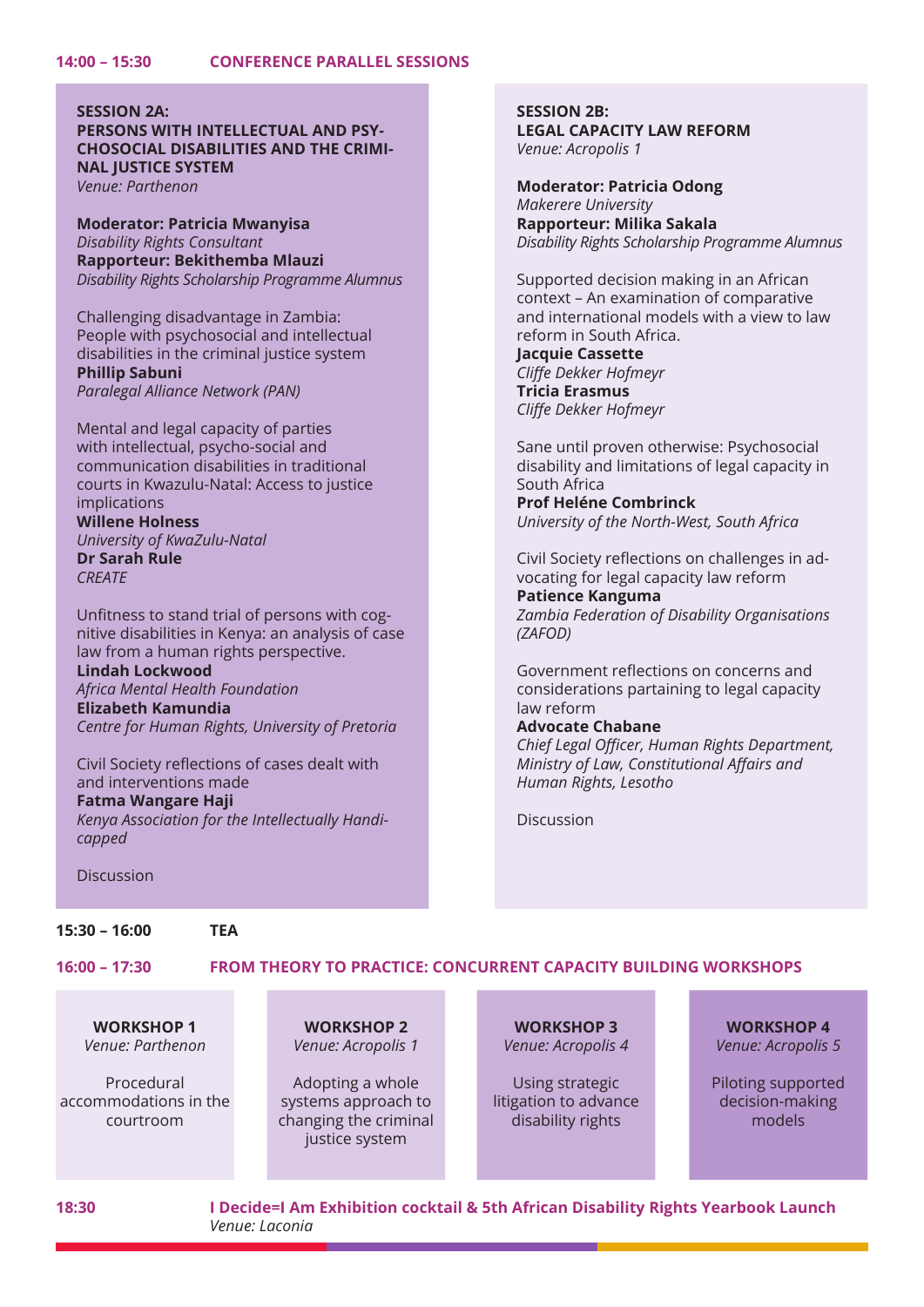### **WEDNESDAY 8 NOVEMBER 2017**

*Annual African Disability Rights Conference Day 2*

08:00 – 9:00 *POSTER PRESENTATION Please take a few minutes to visit the Poster Presentations. The presenters will be at their posters from 08:30 to 09:00*

**09:00 – 10:20 CONFERENCE PARALLEL SESSIONS**

#### **SESSION 3A:**

**ROLE OF NON-STATE ACTORS IN ADVANCING ACCESS TO JUSTICE FOR PERSONS WITH DISABILITIES** *Venue: Parthenon*

**Moderator: Boaz Muhumuza**  *Open Society Initiative of East Africa* **Rapporteur: George Chiusiwa** *Disability Rights Scholarship Programme Alumnus*

Role of non-state actors and international cooperation in advancing access to justice for persons with disabilities **Gertrude Oforiwa Fefoame** *Sightsavers* 

Leaving the woods to see the trees: Locating and refocusing activities of non-state actors towards effective promotion of access to justice of persons with disability

**Azubike C Onuora-Oguno** *University of Ilorin, Nigeria*

Exploring the possibilities of special procedures as a response mechanism for the protection of women with disabilities against sexual violence in South Africa

**Kennedy Kariseb**

*Centre for Human Rights, University of Pretoria*

Government reflections on how non-state actors and government can collaborate in advancing the right to access to justice for persons with disabilities

#### **Ms Nelda Marisa Simões Cossa**

*Ministry of Justice, Constitutional and Religious Affairs, Mozambique* 

Discussion

**SESSION 3B: THEORETICAL UNDERPINNINGS OF ARTICLE 12 AND 13** *Venue: Acropolis 1*

**Moderator: Prof Heléne Combrinck** *University of the North-West, South Africa* **Rapporteur: Simion Jimion Nyanda** *Disability Rights Scholarship Programme Alumnus*

Utilizing traditional concepts of personhood to advance legal capacity in Sub-Saharan Africa

**Louis O. Oyaro** *London School of Economics and Political Science*

Access to justice? What does it mean for persons with intellectual disabilities in Africa **William Aseka Oluchina** *Centre for Human Rights, University of Pretoria*

Personal reflections on the impact of legal capacity deprivation for persons with psychosocial disabilities

**Sylvester Katontoka** *Mental Health Users Network of Zambia*

Personal reflections on what access to justice means for persons with disabilities **Edmore Masendeke** *Endless Possibilities, Zimbabwe*

Discussion

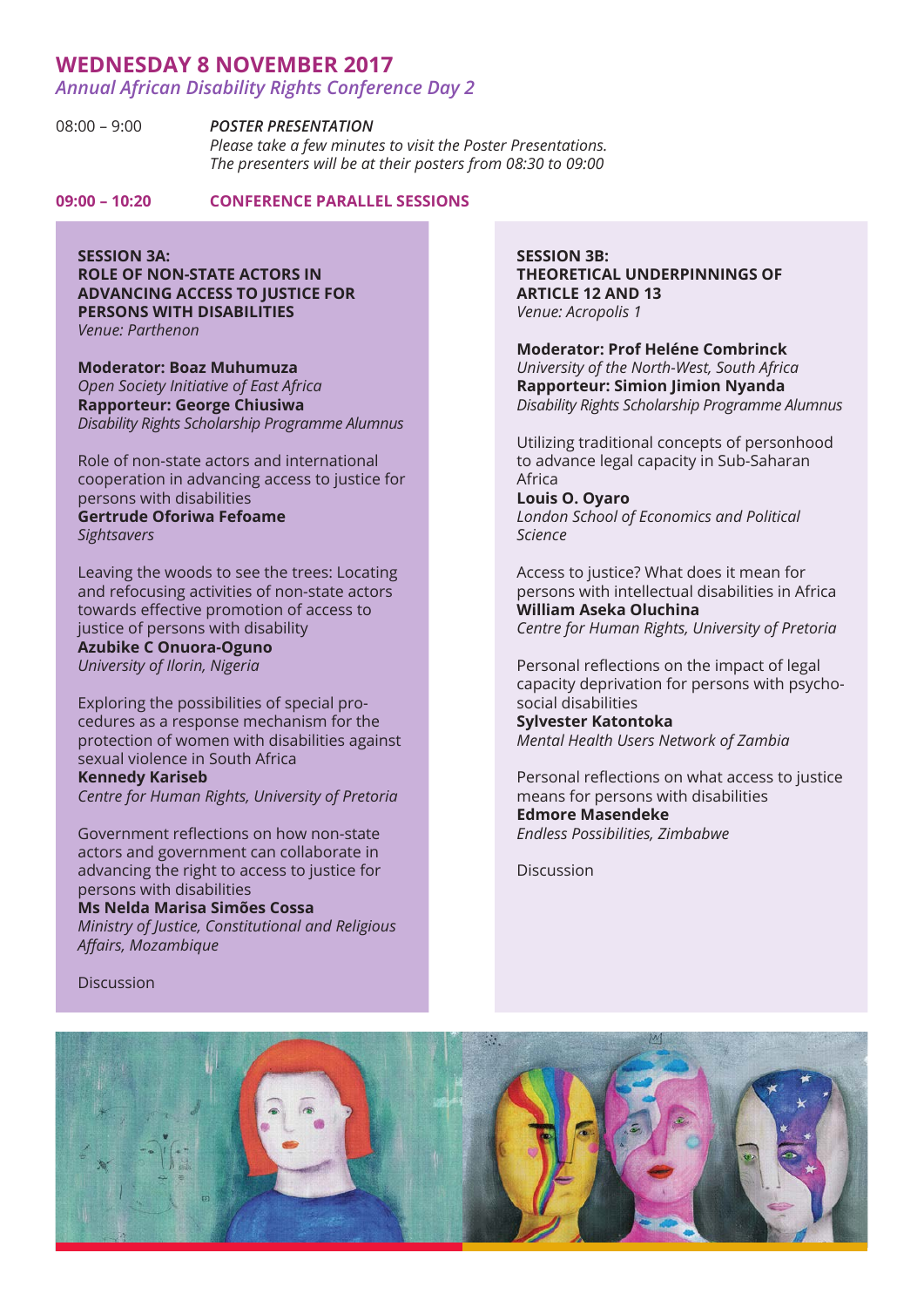#### **10:20 – 10:40 TEA**

#### **10:40 – 13:00 CONFERENCE PARALLEL SESSIONS**

**SESSION 4A: INACCESSIBLE JUSTICE SYSTEMS: COUNTRY EXPERIENCES** *Venue: Parthenon*

**Moderator: Lloyd Kuveya** *Amnesty International* **Rapporteur: Jorge Manhique** *Disability Rights Scholarship Programme Alumnus*

Disability and access to justice in the Ethiopian federal court system

**Judge Yared Bogale Debele** *Federal Supreme Court, Federal First Instance Court, 'Kolfe Keranyo' Family Bench, Ethiopia*

The castle in the air: Unlocking access to justice for persons with disabilities in Kenya **Linda Njeri Wachira** *Kittony Maina and Karanja Advocates*

Experiences of barriers to access to justice and realization of equal recognition before the law for women with disabilities in Ghana **Esther Akua Gyamfi**

*Disability Rights Scholarship Programme Alumnus*

Government reflections on challenges governments face in ensuring access to justice for persons with disabilities in their countries **Julian Mabangwe**

*Department of Disability and Elderly Affairs, Malawi*

Discussion

**SESSION 4B: ACCESSING JUSTICE IN PARTICULARLY CHALLENGING CONTEXTS**  *Venue: Acropolis 1*

**Moderator: Muluka Miti Drummond** *International Bar Association* **Rapporteur: Hamanyaga Miyoba** *Disability Rights Scholarship Programme Alumnus*

Challenges of the new Civil Society and Charities Legislation in advocating the rights of access to justice for persons with disabilities in Ethiopia **Gebrehiwot Hadush** *College of Law and Governance, Mekele University*

**Abiy Chelkeba** *College of Law and Governance, Mekele University*

Overlooked and underserved: Access to justice for refugees with disabilities in Africa **Michael Addaney** *School of Law, Wuhan University*

Civil society reflections on how involuntary institutionalisation impacts on the right to access to justice of persons with psychosocial disabilities

### **Ruusa Nangula Ntinda**

*Law Reform and Development Commission, Ministry of Justice, Namibia*

Civil society reflections on peculiar challenges children with disabilities from impoverished communities face in accessing the justice system **Afrika Tikkun**

Discussion

#### **12:00 – 13:30 FROM THEORY TO PRACTICE CONCURRENT CAPACITY BUILDING WORKSHOPS**

**WORKSHOP 1**  *Venue: Parthenon*

Communication accomodations in the courtroom

**WORKSHOP 2**  *Venue: Acropolis 1*

> **Creative** advocacy for change

**WORKSHOP 3** *Venue: Acropolis 4*

> Participatory research methods

**WORKSHOP 4** *Venue: Acropolis 5*

Starting a disability rights law clinic

**13:30 – 14:30 LUNCH**